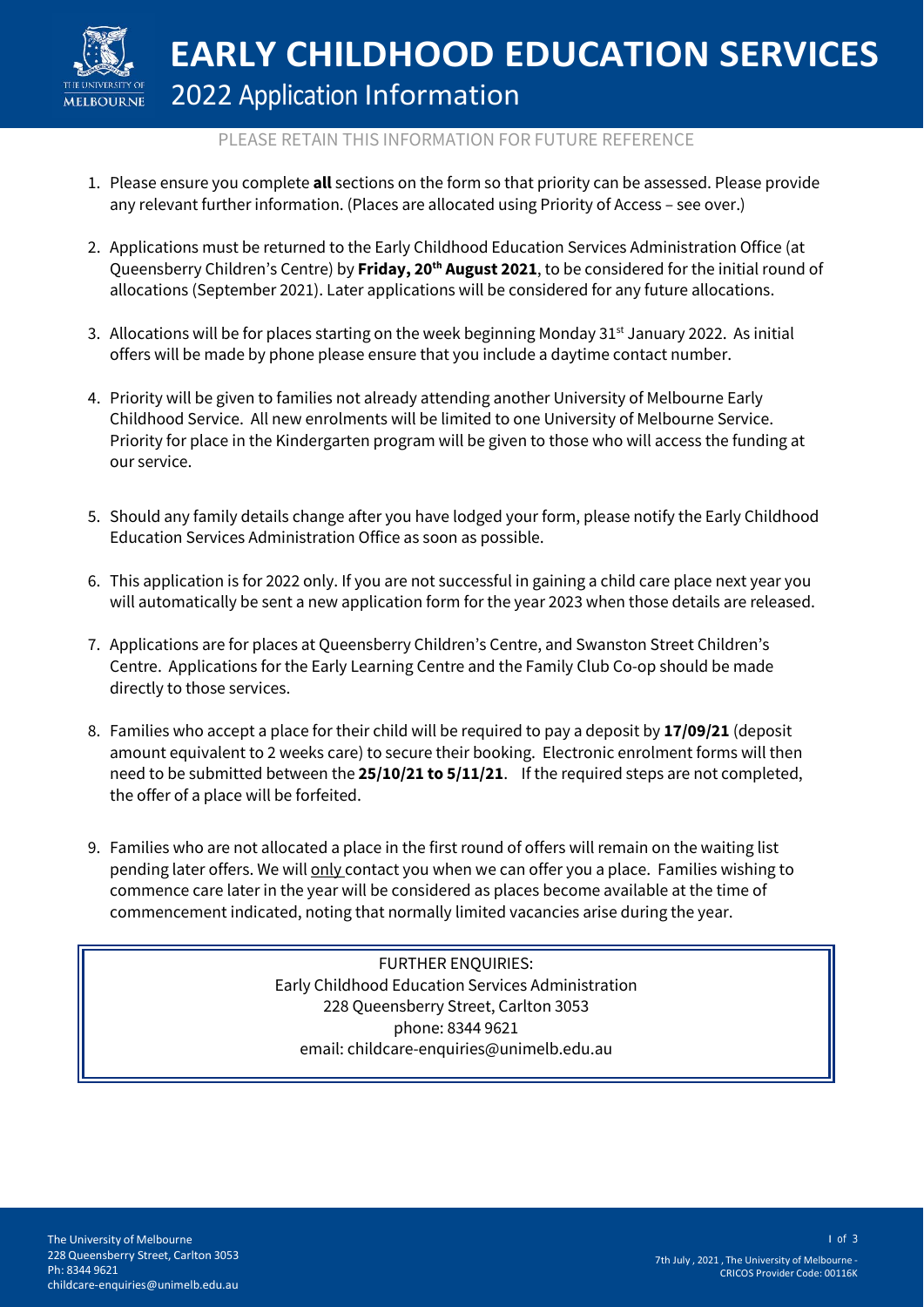

### EXTRACT FROM UNIVERSITY OF MELBOURNE EARLY CHILDHOOD EDUCATION SERVICES ENROLMENT AND ORIENTATION POLICY 2021

# **Eligibility and priority of access criteria**

Within the limitations of servicing primarily the University community, the four principles of social justice namely equity, access, participation, and rights play a central role in enrolment processes. As services operated and supported by the University of Melbourne, provision of care for children from within the University community is prioritised. In instances where demand exceeds availability the University of Melbourne Early Childhood Education Services Priority of Access is used to determine allocation of places and fill vacancies within services.

# **PRIORITY OF ACCESS**

- 1. A child at risk of serious abuse or neglect
- 2. Staff and Students of the University of Melbourne
- 3. Affiliation/Alumni of the University of Melbourne
- 4. Community

Within these main categories care is prioritised according to need, using the following criteria:

- child of a single parent who satisfies, or parents who both satisfy, the activity test through paid employment
- child in a family which includes a disabled person
- child in a family which includes an individual whose adjusted taxable income does not exceed the lower income threshold (\$70,015), or whose partner is on income support
- child in a family from a non-english speaking background
- child in a socially isolated family
- child of single parents
- other relevant circumstances

Priority will be assessed considering all information available at the time. The University of Melbourne Early Childhood Education Services reserve the right to allocate places to ensure the needs of families and each service are met. Priority will be given to families not already attending another University of Melbourne Early Childhood Service and new enrolments limited to one University of Melbourne Early Childhood Service.

### **Queensberry Children's Centre**

Queensberry Children's Centre is registered for 101 children aged 3months to 5years. Regulations prescribe the number and age of children in each room at the service. An integrated funded kindergarten program is offered in the year before school and priority for a place will be given to those who will access the funding at the service. Children attending the integrated kindergarten program as their funded place are required to turn 4year of age by 30th April and must not be enrolled in another funded kindergarten program at any other early childhood service. From 2022 the integrated funded kindergarten program will be extended to include 3-year-olds. Children enrolled in the 3-year-old integrated kindergarten program are required to turn 3 years of age by 30th April and must not be enrolled in another funded kindergarten program at any other early childhood service.

2 of 3